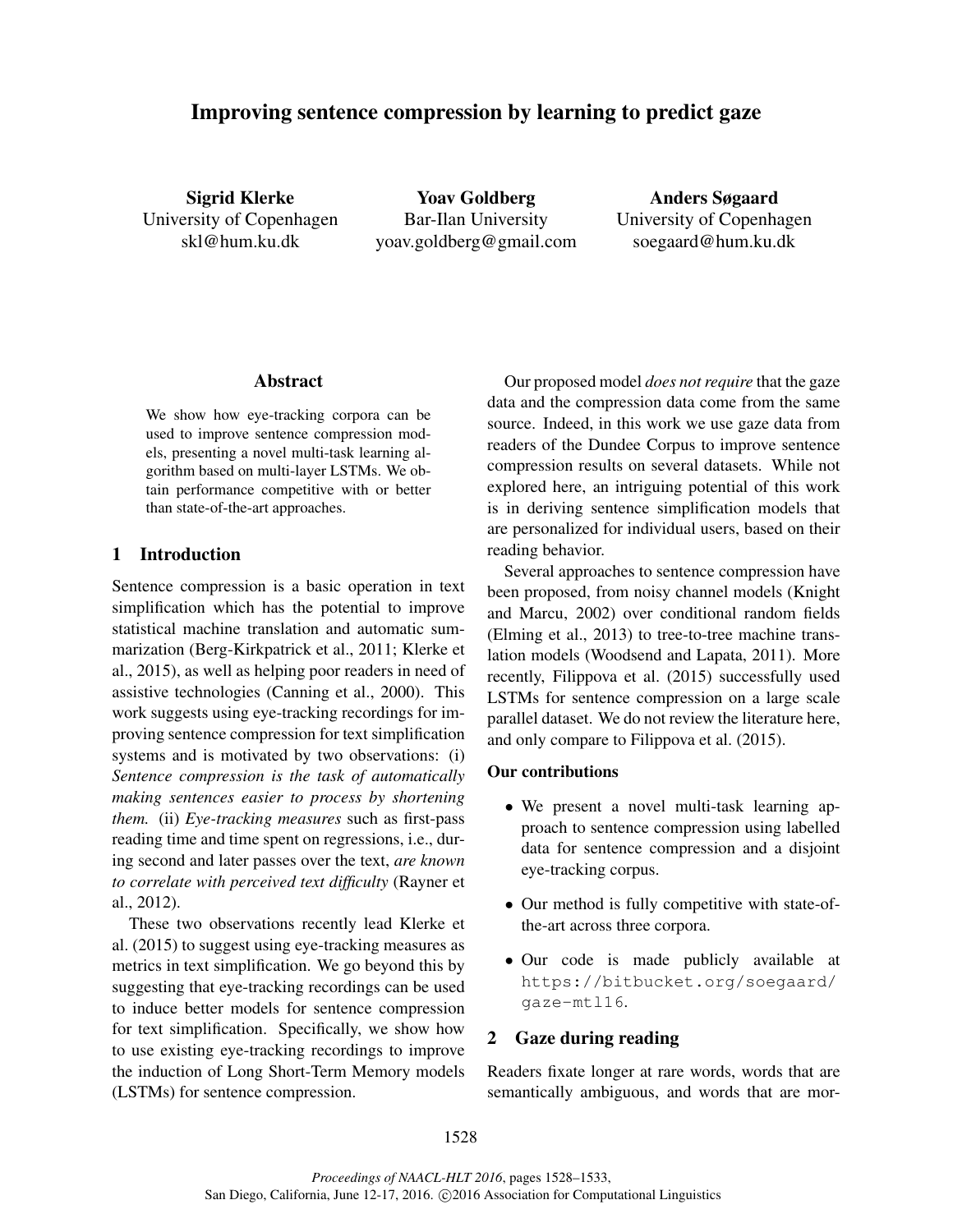phologically complex (Rayner et al., 2012). These are also words that are likely to be replaced with simpler ones in sentence simplification, but it is not clear that they are words that would necessarily be removed in the context of sentence compression.

Demberg and Keller (2008) show that syntactic complexity (measured as dependency locality) is also an important predictor of reading time. Phrases that are often removed in sentence compression like fronted phrases, parentheticals, floating quantifiers, etc.—are often associated with non-local dependencies. Also, there is evidence that people are more likely to fixate on the first word in a constituent than on its second word (Hyönä and Pollatsek, 2000). Being able to identify constituent borders is important for sentence compression, and reading fixation data may help our model learn a representation of our data that makes it easy to identify constituent boundaries.

In the experiments below, we learn models to predict the first pass duration of word fixations and the total duration of regressions to a word. These two measures constitute a perfect separation of the total reading time of each word split between the first pass and subsequent passes. Both measures are described below. They are both discretized into six bins as follows with only non-zero values contributing to the calculation of the standard deviation (SD):

- $0:$  measure  $= 0$  or
- 1: measure < 1 SD below reader's average or
- 2: measure < .5 SD below reader's average or
- 3: measure < .5 above reader's average or
- 4: measure > .5 SD above reader's average or
- 5: measure  $> 1$  SD above reader's average

First pass duration measures the total time spent reading a word first time it is fixated, including any immediately following re-fixations of the same word. This measure correlates with word length, frequency and ambiguity because long words are likely to attract several fixations in a row unless they are particularly easily predicted or recognized. This effect arises because long words are less likely to fit inside the fovea of the eye. Note that for this measure the value 0 indicates that the word was not fixated by this reader.

| Words       | FIRST PASS | <b>REGRESSIONS</b> |  |
|-------------|------------|--------------------|--|
| Are         |            |                    |  |
| tourists    | 2          |                    |  |
| enticed     | 3          |                    |  |
| by          |            |                    |  |
| these       | 2          |                    |  |
| attractions | 3          |                    |  |
| threatening | 3          | 3                  |  |
| their       | 5          |                    |  |
| very        | 3          | 3                  |  |
| existence   | 3          | 5                  |  |
|             |            |                    |  |

Figure 1: Example sentence from the Dundee Corpus

Regression duration measures the total time spent fixating a word after the gaze has already left it once. This measure belongs to the group of late measures, i.e., measures that are sensitive to the later cognitive processing stages including interpretation and integration of already decoded words. Since the reader by definition has already had a chance to recognize the word, regressions are associated with semantic confusion and contradiction, incongruence and syntactic complexity, as famously experienced in garden path sentences. For this measure the value 0 indicates that the word was read at most once by this reader.

See Table 1 for an example of first pass duration and regression duration annotations for one reader and sentence.



Figure 2: Multitask and cascaded bi-LSTMs for sentence compression. Layer L−<sup>1</sup> contain pre-trained embeddings. Gaze prediction and CCG-tag prediction are auxiliary training tasks, and loss on all tasks are propagated back to layer  $L_0$ .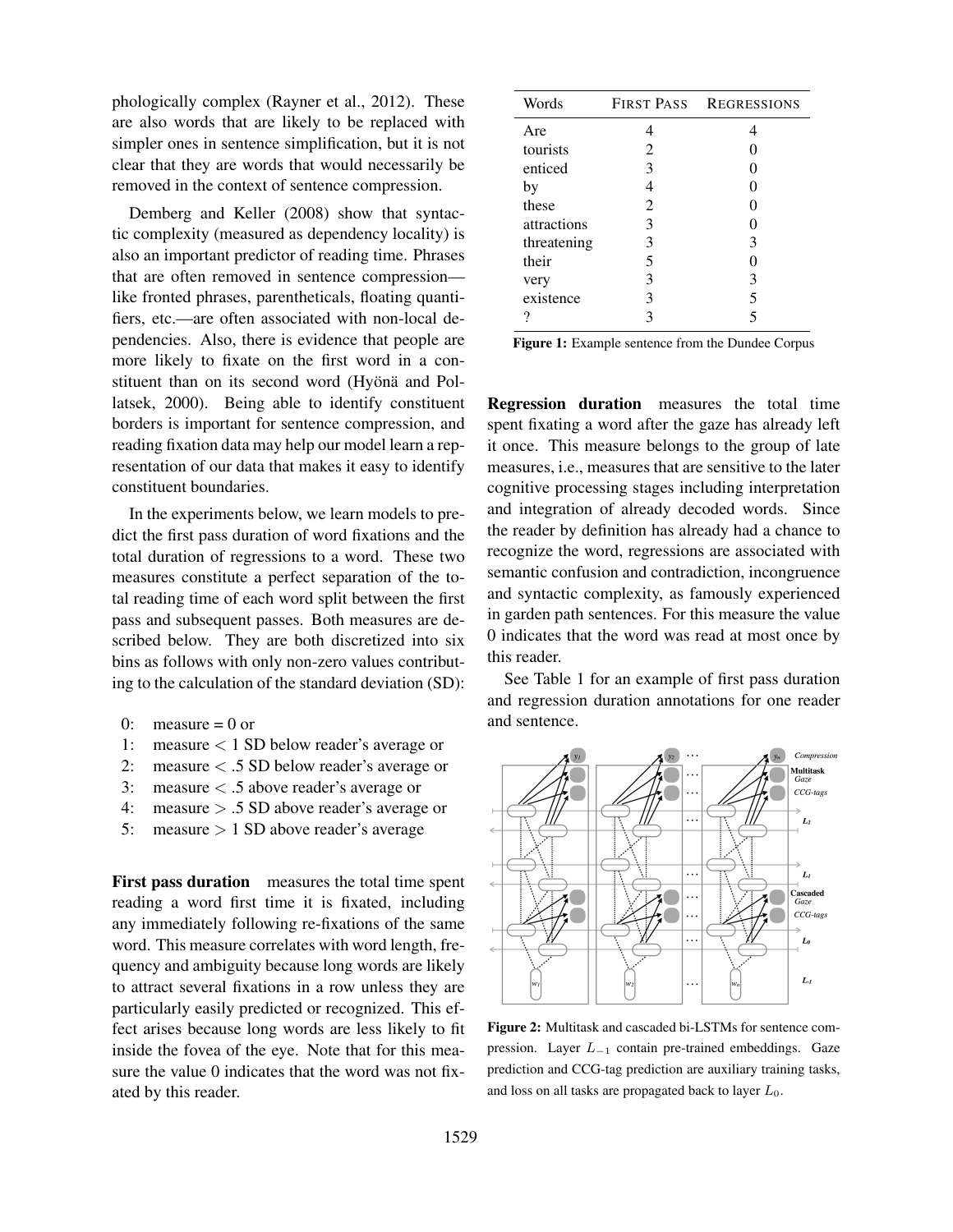# 3 Sentence compression using multi-task deep bi-LSTMs

Most recent approaches to sentence compression make use of syntactic analysis, either by operating directly on trees (Riezler et al., 2003; Nomoto, 2007; Filippova and Strube, 2008; Cohn and Lapata, 2008; Cohn and Lapata, 2009) or by incorporating syntactic information in their model (McDonald, 2006; Clarke and Lapata, 2008). Recently, however, Filippova et al. (2015) presented an approach to sentence compression using LSTMs with word embeddings, but without syntactic features. We introduce a third way of using syntactic annotation by jointly learning a sequence model for predicting CCG supertags, in addition to our gaze and compression models.

Bi-directional recurrent neural networks (bi-RNNs) read in sequences in both regular and reversed order, enabling conditioning predictions on both left and right context. In the forward pass, we run the input data through an embedding layer and compute the predictions of the forward and backward states at layers  $0, 1, \ldots$ , until we compute the softmax predictions for word  $i$  based on a linear transformation of the concatenation of the of standard and reverse RNN outputs for location i. We then calculate the objective function derivative for the sequence using cross-entropy (logistic loss) and use backpropagation to calculate gradients and update the weights accordingly. A deep bi-RNN or  $k$ layered bi-RNN is composed of  $k$  bi-RNNs that feed into each other such that the output of the ith RNN is the input of the  $i + 1$ th RNN. LSTMs (Hochreiter and Schmidhuber, 1997) replace the cells of RNNs with LSTM cells, in which multiplicative gate units learn to open and close access to the error signal.

Bi-LSTMs have already been used for finegrained sentiment analysis (Liu et al., 2015), syntactic chunking (Huang et al., 2015), and semantic role labeling (Zhou and Xu, 2015). These and other recent applications of bi-LSTMs were constructed for solving a single task in isolation, however. We instead train deep bi-LSTMs to solve additional tasks to sentence compression, namely CCG-tagging and gaze prediction, using the additional tasks to regularize our sentence compression model.

Specifically, we use bi-LSTMs with three layers. Our baseline model is simply this three-layered model trained to predict compressions (encoded as label sequences), and we consider two extensions thereof as illustrated in Figure 2. Our first extension, MULTI-TASK-LSTM, includes the gaze prediction task during training, with a separate logistic regression classifier for this purpose; and the other, CASCADED-LSTM, predicts gaze measures from the inner layer. Our second extension, which is superior to our first, is basically a one-layer bi-LSTM for predicting reading fixations with a two-layer bi-LSTM on top for predicting sentence compressions.

At each step in the training process of MULTI-TASK-LSTMand CASCADED-LSTM, we choose a random task, followed by a random training instance of this task. We use the deep LSTM to predict a label sequence, suffer a loss with respect to the true labels, and update the model parameters. In CASCADED-LSTM, the update for an instance of CCG super tagging or gaze prediction only affects the parameters of the inner LSTM layer.

Both MULTI-TASK-LSTM and CASCADED-LSTM do multi-task learning (Caruana, 1993). In multi-task learning, the induction of a model for one task is used as a regularizer on the induction of a model for another task. Caruana (1993) did multitask learning by doing parameter sharing across several deep networks, letting them share hidden layers; a technique also used by Collobert et al. (2011) for various NLP tasks. These models train task-specific classifiers on the output of deep networks (informed by the task-specific losses). We extend their models by moving to sequence prediction and allowing the task-specific sequence models to also be deep models.

# 4 Experiments

#### 4.1 Gaze data

We use the Dundee Corpus (Kennedy et al., 2003) as our eye-tracking corpus with tokenization and measures similar to the Dundee Treebank (Barrett et al., 2015). The corpus contains eye-tracking recordings of ten native English-speaking subjects reading 20 newspaper articles from *The Independent*. We use data from nine subjects for training and one subject for development. We do not evaluate the gaze prediction because the task is only included as a way of regularizing the compression model.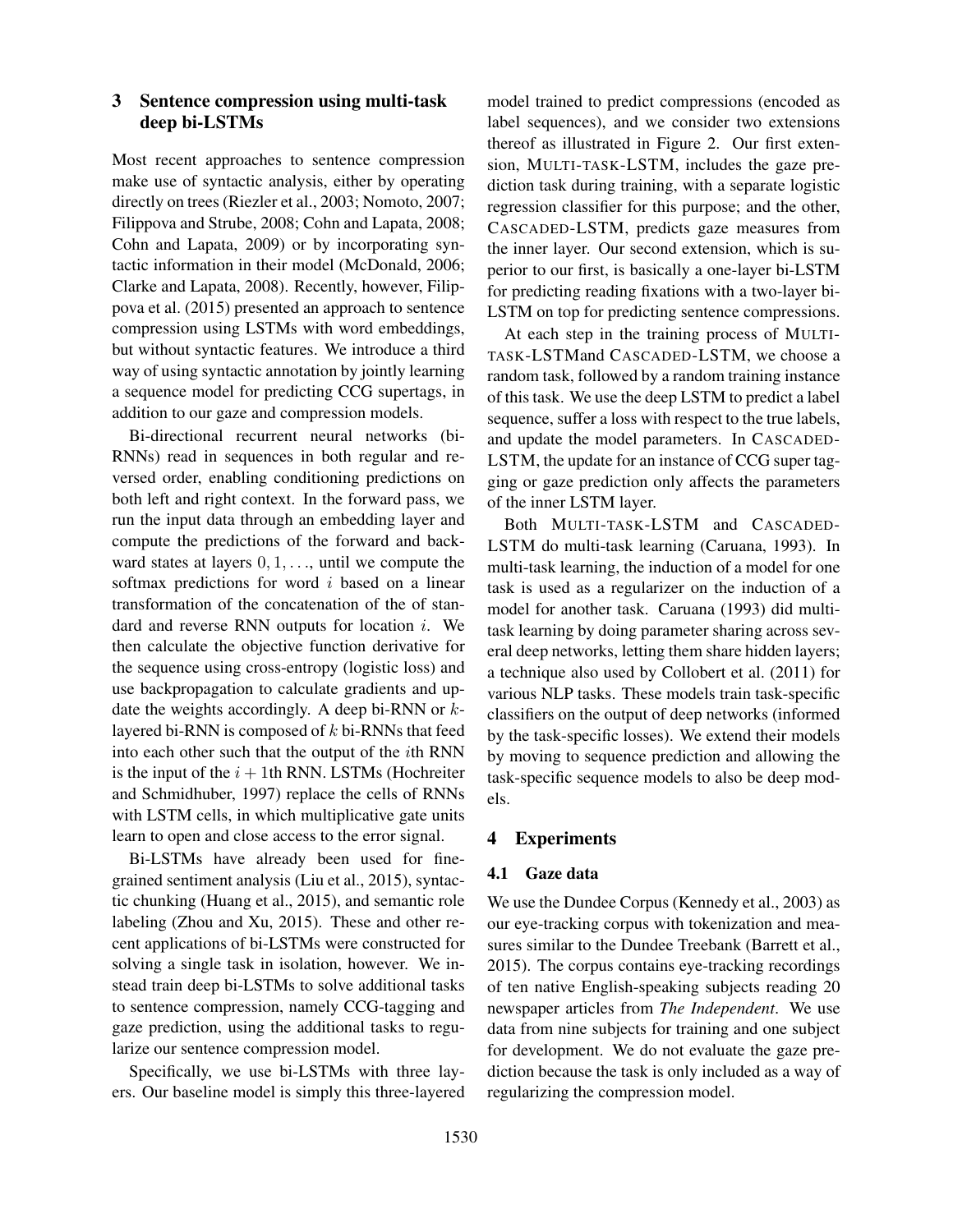- S: Regulators Friday shut down a small Florida bank, bringing to 119 the number of US bank failures this year amid mounting loan defaults.
- T: Regulators shut down a small Florida bank
- S: Intel would be building car batteries, expanding its business beyond its core strength, the company said in a statement.
- T: Intel would be building car batteries

Table 1: Example compressions from the GOOGLE dataset. S is the source sentence, and T is the target compression.

|                  | Sents      | Sent.len | Type/token | Del.rate |  |  |  |  |
|------------------|------------|----------|------------|----------|--|--|--|--|
| TRAINING         |            |          |            |          |  |  |  |  |
| ZIFF-DAVIS       | 1000       | 20       | 0.22       | 0.59     |  |  |  |  |
| <b>BROADCAST</b> | 880        | 20       | 0.21       | 0.27     |  |  |  |  |
| GOOGLE           | 8000<br>24 |          | 0.17       | 0.87     |  |  |  |  |
| Test             |            |          |            |          |  |  |  |  |
| ZIFF-DAVIS       | 32         | 21       | 0.55       | 0.47     |  |  |  |  |
| <b>BROADCAST</b> | 412        | 19       | 0.27       | 0.29     |  |  |  |  |
| GOOGLE           | 1000       | 25       | 0.42       | 0.87     |  |  |  |  |

Table 2: Dataset characteristics. Sentence length is for source sentences.

### 4.2 Compression data

We use three different sentence compression datasets, ZIFF-DAVIS (Knight and Marcu, 2002), BROADCAST (Clarke and Lapata, 2006), and the publically available subset of GOOGLE (Filippova et al., 2015). The first two consist of manually compressed newswire text in English, while the third is built heuristically from pairs of headlines and first sentences from newswire, resulting in the most aggressive compressions, as exemplified in Table 1. We present the dataset characteristics in Table 2. We use the datasets as released by the authors and do not apply any additional pre-processing. The CCG supertagging data comes from CCGbank, $<sup>1</sup>$  and we</sup> use sections 0-18 for training and section 19 for development.

#### 4.3 Baselines and system

Both the baseline and our systems are three-layer bi-LSTM models trained for 30 iterations with pretrained (SENNA) embeddings. The input and hidden layers are 50 dimensions, and at the output layer we predict sequences of two labels, indicating whether to delete the labeled word or not. Our baseline (BASELINE-LSTM) is a multi-task learning bi-LSTM predicting both CCG supertags and sentence compression (word deletion) at the outer layer. Our first extension is MULTITASK-LSTM predicting CCG supertags, sentence compression, and reading measures from the outer layer. CASCADED-LSTM, on the other hand, predicts CCG supertags and reading measures from the initial layer, and sentence compression at the outer layer.

### 4.4 Results and discussion

Our results are presented in Table 3. We observe that across all three datasets, including all three annotations of BROADCAST, gaze features lead to improvements over our baseline 3-layer bi-LSTM. Also, CASCADED-LSTM is consistently better than MULTITASK-LSTM. Our models are fully competitive with state-of-the-art models. For example, the best model in Elming et al. (2013) achieves 0.7207 on ZIFF-DAVIS, Clarke and Lapata (2008) achieves  $0.7509$  on BROADCAST,<sup>2</sup> and the LSTM model in Filippova et al. (2015) achieves 0.80 on GOOGLE with much more training data. The high numbers on the small subset of GOOGLE reflects that newswire headlines tend to have a fairly predictable relation to

<sup>1</sup>http://groups.inf.ed.ac.uk/ccg/

 $2$ On a "randomly selected" annotator; unfortunately, they do not say which. James Clarke (p.c) does not remember which annotator they used.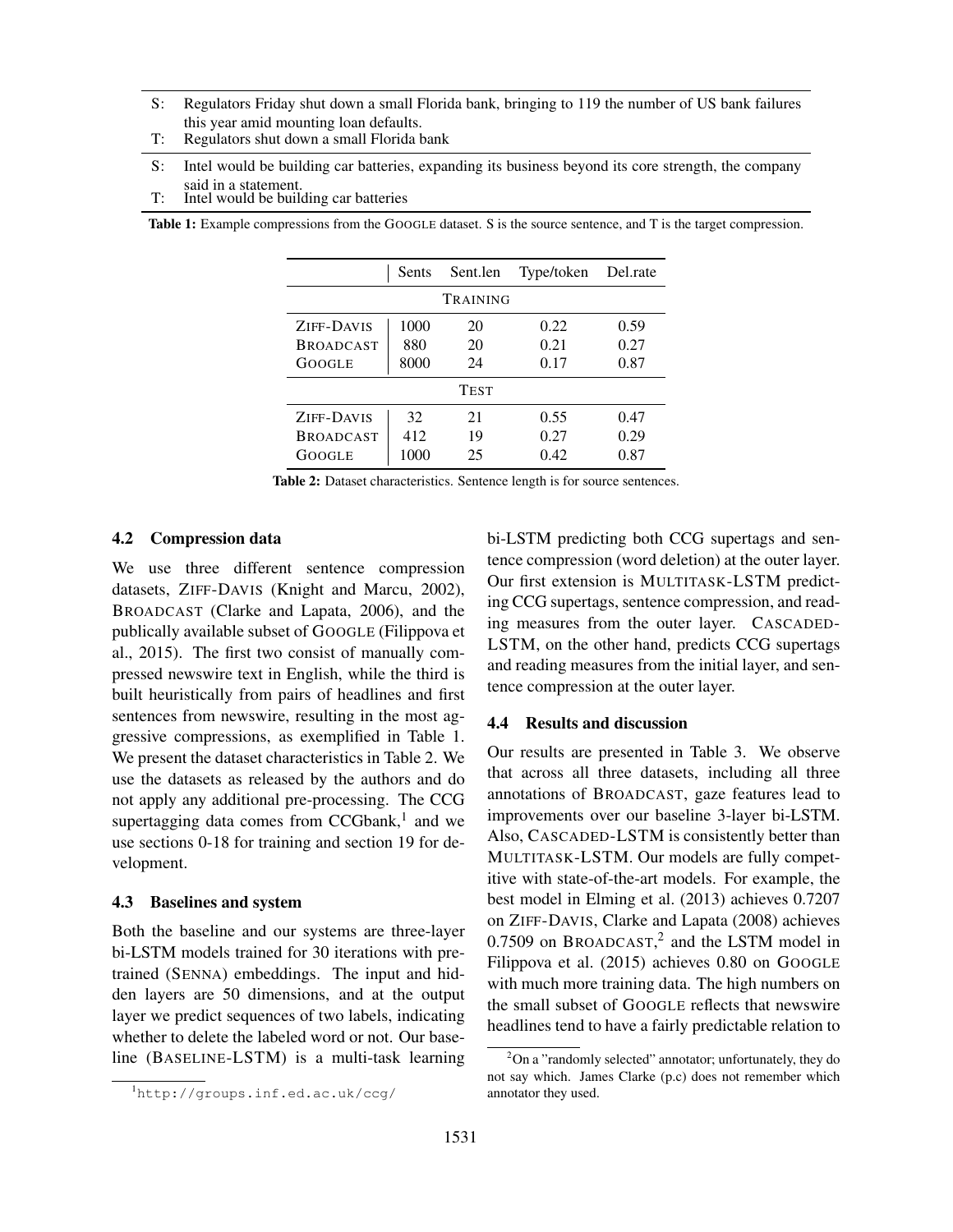| <b>LSTM</b>      | Gaze  | ZIFF-DAVIS | <b>BROADCAST</b> |        | <b>GOOGLE</b> |        |
|------------------|-------|------------|------------------|--------|---------------|--------|
| <b>Baseline</b>  |       | 0.5668     | 0.7386           | 0.7980 | 0.6802        | 0.7980 |
| <b>Multitask</b> | FP    | 0.6416     | 0.7413           | 0.8050 | 0.6878        | 0.8028 |
|                  | REGR. | 0.7025     | 0.7368           | 0.7979 | 0.6708        | 0.8016 |
| <b>Cascaded</b>  | FP    | 0.6732     | 0.7519           | 0.8189 | 0.7012        | 0.8097 |
|                  | REGR. | 0.7418     | 0.7477           | 0.8217 | 0 6944        | 0.8048 |

Table 3: Results  $(F_1)$ . For all three datasets, the inclusion of gaze measures (first pass duration (FP) and regression duration (Regr.)) leads to improvements over the baseline. All models include CCG-supertagging as an auxiliary task. Note that BROADCASTwas annotated by three annotators. The three columns are, from left to right, results on annotators 1–3.

the first sentence. With the harder datasets, the impact of the gaze information becomes stronger, consistently favouring the cascaded architecture, and with improvements using both first pass duration and regression duration, the late measure associated with interpretation of content. Our results indicate that multi-task learning can help us take advantage of inherently noisy human processing data across tasks and thereby maybe reduce the need for taskspecific data collection.

### Acknowledgments

Yoav Goldberg was supported by the Israeli Science Foundation Grant No. 1555/15. Anders Søgaard was supported by ERC Starting Grant No. 313695. Thanks to Joachim Bingel and Maria Barrett for preparing data and for helpful discussions, and to the anonymous reviewers for their suggestions for improving the paper.

#### References

- Maria Barrett, Željko Agić, and Anders Søgaard. 2015. The dundee treebank. In *The 14th International Workshop on Treebanks and Linguistic Theories (TLT 14)*.
- Taylor Berg-Kirkpatrick, Dan Gillick, and Dan Klein. 2011. Jointly learning to extract and compress. In *Proceedings of ACL*.
- Y. Canning, J. Tait, J. Archibald, and R. Crawley. 2000. *Cohesive generation of syntactically simplified newspaper text*. Springer.
- Rich Caruana. 1993. Multitask learning: a knowledgebased source of inductive bias. In *ICML*.
- James Clarke and Mirella Lapata. 2006. Constraintbased sentence compression an integer programming approach. In *COLING*.
- James Clarke and Mirella Lapata. 2008. Global inference for sentence compression: An integer linear programming approach. *Journal of Artificial Intelligence Research*, pages 399–429.
- Trevor Cohn and Mirella Lapata. 2008. Sentence compression beyond word deletion. In *COLING*.
- Trevor Cohn and Mirella Lapata. 2009. Sentence compression as tree transduction. *Journal of Artificial Intelligence Research*, pages 637–674.
- Ronan Collobert, Jason Weston, Léon Bottou, Michael Karlen, Koray Kavukcuoglu, and Pavel Kuksa. 2011. Natural language processing (almost) from scratch. *The Journal of Machine Learning Research*, 12:2493– 2537.
- Vera Demberg and Frank Keller. 2008. Data from eyetracking corpora as evidence for theories of syntactic processing complexity. *Cognition*, 109:193–210.
- Jakob Elming, Anders Johannsen, Sigrid Klerke, Emanuele Lapponi, Héctor Martínez Alonso, and Anders Søgaard. 2013. Down-stream effects of tree-todependency conversions. In *NAACL*.
- Katja Filippova and Michael Strube. 2008. Dependency tree based sentence compression. In *Proceedings of the Fifth International Natural Language Generation Conference*.
- Katja Filippova, Enrique Alfonseca, Carlos A Colmenares, Lukasz Kaiser, and Oriol Vinyals. 2015. Sentence compression by deletion with LSTMs. In *EMNLP*.
- Sepp Hochreiter and Jürgen Schmidhuber. 1997. Long short-term memory. *Neural computation*, 9(8):1735– 1780.
- Zhiheng Huang, Wei Xu, and Kai Yu. 2015. Bidirectional LSTM-CRF models for sequence tagging. *arXiv preprint arXiv:1508.01991*.
- Jukka Hyönä and Alexander Pollatsek. 2000. Processing of finnish compound words in reading. *Reading as a perceptual process*, pages 65–87.
- Alan Kennedy, Robin Hill, and Joël Pynte. 2003. The dundee corpus. In *ECEM*.